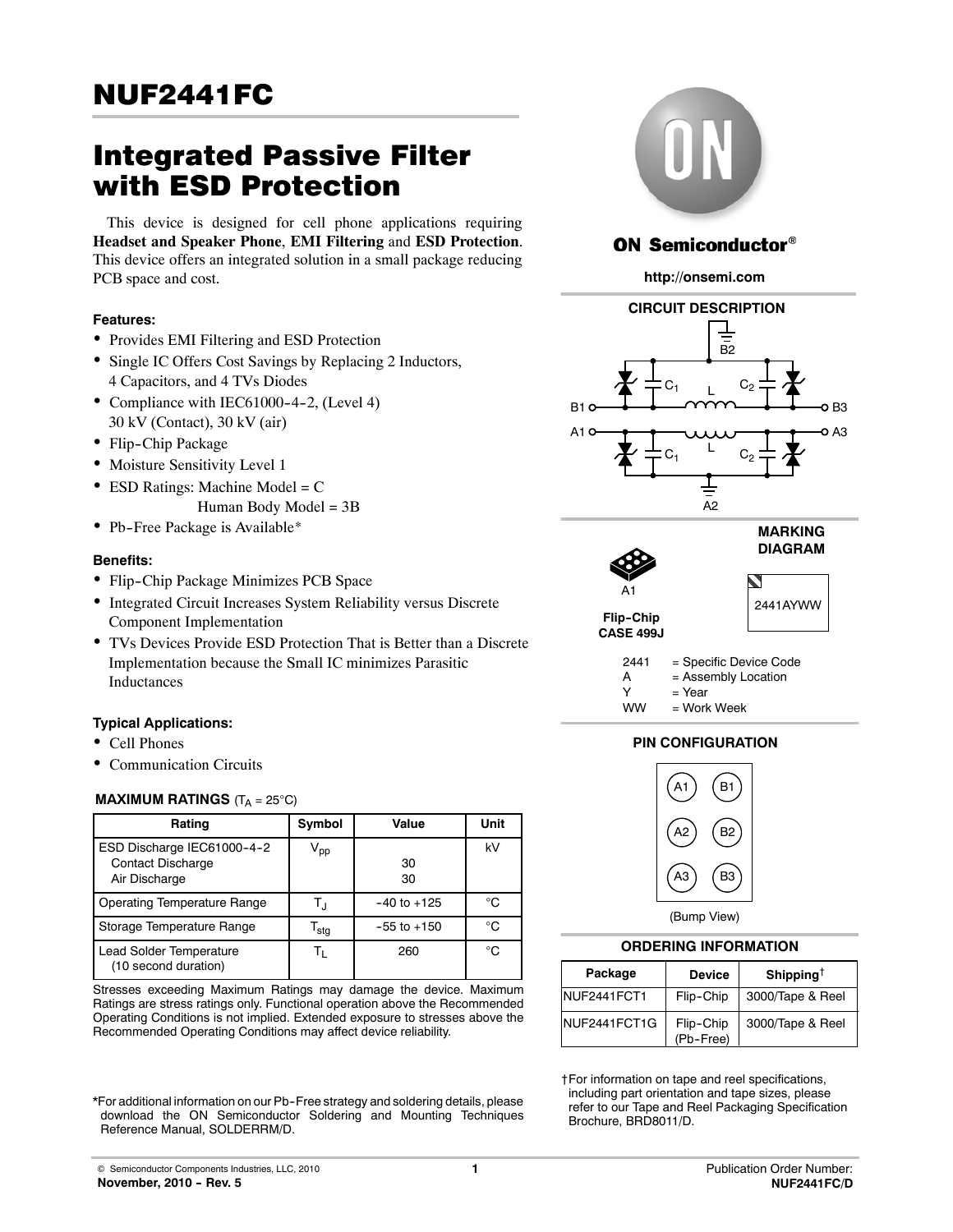## **NUF2441FC**

## **ELECTRICAL CHARACTERISTICS** (T<sub>A</sub> = 25°C)

|               | <b>Device</b>  | V <sub>RWM</sub> |      | $\mathsf{V}_{\mathsf{BR}} @$<br>mA<br>(Volts) | Max $I_R @$<br>Tvpical<br>$V_{\text{RWM}}$ = 12 V<br>$I/O$ Pin | <b>Capacitance</b><br>$C_1 + C_2$ (pF) | Typical<br>Pass-Band<br>Inductance | <b>Equivalent</b><br><b>Series Resistance</b><br>$R_S(\Omega)$ (Note 2) |      |
|---------------|----------------|------------------|------|-----------------------------------------------|----------------------------------------------------------------|----------------------------------------|------------------------------------|-------------------------------------------------------------------------|------|
| <b>Device</b> | <b>Marking</b> | (Volts)          | Min  | Max                                           | $(\mu A)$                                                      | (Notes 1, 3, 4)                        | L(nH)                              | Typ                                                                     | Max  |
| NUF2441FCT1G  | 2441           | 12               | 13.7 | 17.7                                          | 0.1                                                            | 250                                    | 2.9                                | 0.28                                                                    | 0.35 |

1. Measured at 25°C, V<sub>R</sub> = 0, f = 1 MHz, Source A1, GND A2, Open A3.<br>2. Measured at room temperature.

3. Tolerance =  $\pm 20\%$ .

4. Measured under zero light conditions.





**Figure 1. Insertion Loss Characteristic**

**Figure 2. Analog Crosstalk**